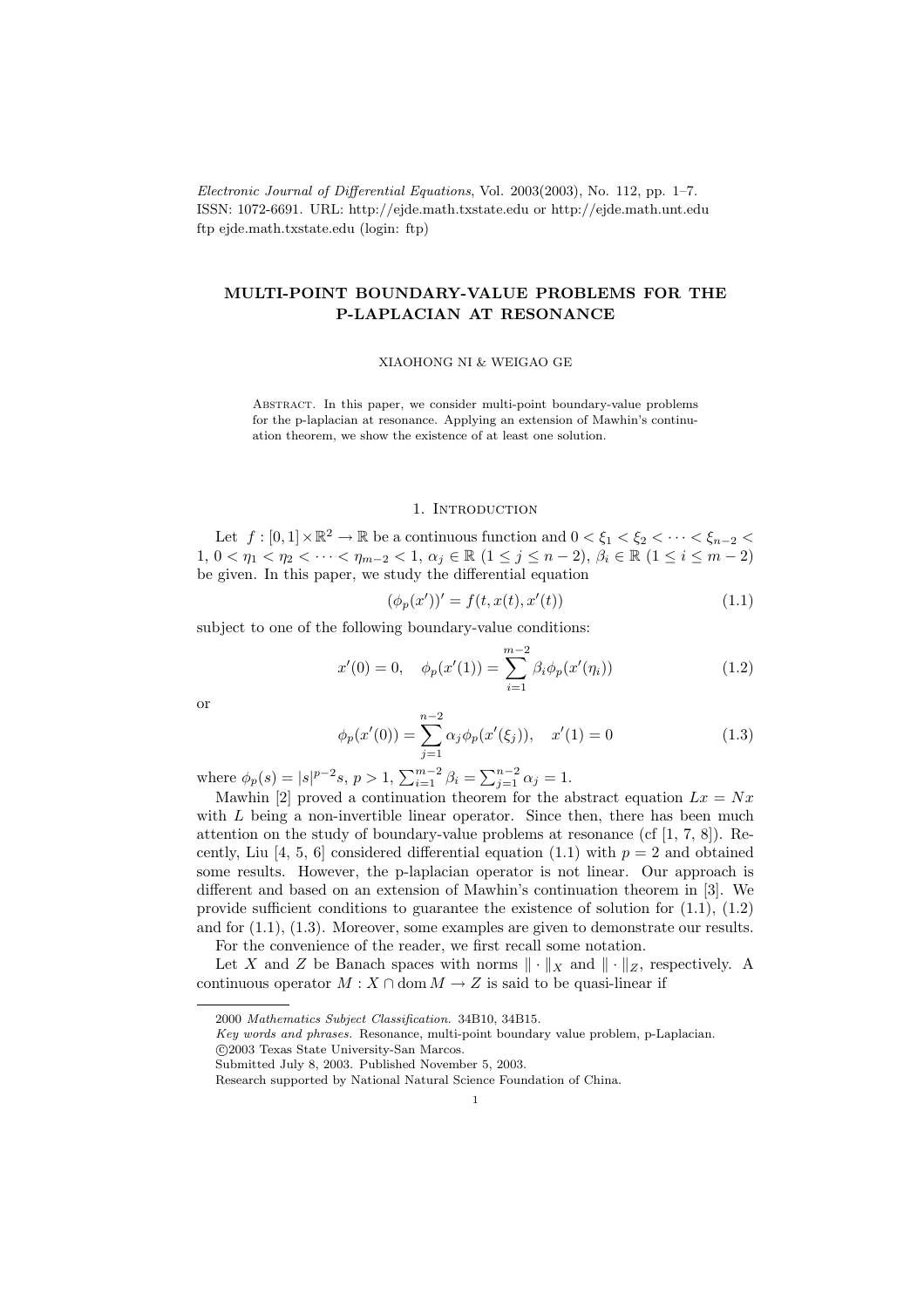- (i) Im  $M = M(X \cap \text{dom } M)$  is a closed subset of Z;
- (ii) Ker  $M = \{x \in X \cap \text{dom } M : Mx = 0\}$  is linearly homeomorphic to  $\mathbb{R}^n$ ,  $n < \infty$ .

Let  $P: X \to X_1$  and  $Q: Z \to Z_1$  be two projectors such that  $\text{Im } P = \text{Ker } M$ ,  $Ker Q = Im M$  and  $X = X_1 \oplus X_2$ ,  $Z = Z_1 \oplus Z_2$ , where  $X_1 = Ker M$ ,  $Z_2 = Im M$ and  $X_2$ ,  $Z_1$  are respectively the complement space of  $X_1$  in X,  $Z_2$  in Z. If  $\Omega$  is an open and bounded subset of X such that dom  $M \cap \Omega \neq \Phi$ , the continuous operator  $N_{\lambda} : \overline{\Omega} \to Z, \lambda \in [0,1]$  will be called admissibly compact in  $\overline{\Omega}$  with respect to M if

(iii) There is a subset  $Z_1$  of Z with  $\dim Z_1 = \dim X_1$  and an operator K: Im  $M \to X_2$  with  $K\theta = \theta$  such that for  $\lambda \in [0, 1]$ ,

$$
(I - Q)N_{\lambda}(\bar{\Omega}) \subset \operatorname{Im} M \subset (I - Q)Z, \tag{1.4}
$$

$$
(I - Q)N_0
$$
 is a zero operator, and  $QN_\lambda x = 0 \Leftrightarrow QNx = 0, \lambda \in (0, 1),$  (1.5)

$$
KM = I - P, K(I - Q)N_{\lambda} : \Omega \to X_2 \subset X \text{ is compact},
$$
\n
$$
(1.6)
$$

$$
M[P + K(I - Q)N_{\lambda}] = (I - Q)N_{\lambda}.
$$
\n(1.7)

**Theorem 1.1** ([3]). Let X and Z be two Banach spaces with the norms  $\|\cdot\|_X$  and  $\lVert \cdot \rVert_Z$ , respectively, and  $\Omega \subset X$  an open and bounded set. Suppose M : X∩dom M → Z is a quasi-linear operator and  $N_{\lambda} : \overline{\Omega} \to Z$  is admissibly compact with respect to M. In addition, if

- (C1)  $Mx \neq N_\lambda x, \lambda \in (0,1), x \in \partial \Omega$
- (C2) deg $\{JQN, \Omega \cap \text{Ker }M, 0\} \neq 0$ , where  $N = N_1$  and  $J : Z_1 \rightarrow X_1$  is a homeomorphism with  $J(0) = 0$ :

then the abstract equation  $Mx = Nx$  has at least one solution in  $\overline{\Omega}$ .

## 2. General Results

2.1. Results for boundary-value problem (1.1), (1.2). Let  $X = \{x \in C[0,1]:$  $x'(0) = 0, \ \phi_p(x'(1)) = \sum_{i=1}^{m-2} \beta_i \phi_p(x'(\eta_i))\}$  with norm  $||x||_1 = \max{||x||, ||x'||}$  and  $Z = C[0,1]$  with norm  $||w|| = \max_{t \in [0,1]} |w(t)|$ . Let M be the operator from  $dom M \subset X$  to Z with

$$
\text{dom}\, M = \{ x \in C^1[0,1] : \phi_p(x') \in C^1[0,1] \}
$$

and  $Mx = (\phi_p(x'))'$ . For any open and bounded  $\Omega \subset X$ , we define  $N_\lambda : \overline{\Omega} \to Z$  by

$$
(N_{\lambda}x) = \lambda f(t, x(t), x'(t)), \quad t \in [0, 1]
$$

Then  $(1.1)$ ,  $(1.2)$  can be written as

$$
Mx = Nx, \quad \text{where } N = N_1.
$$

**Lemma 2.1.** If  $0 < \eta_1 < \eta_2 < \cdots < \eta_{m-2} < 1$ , then there exists integer  $k \in$  $\{1, 2, \ldots, m-1\}$  such that  $\sum_{i=1}^{m-2} \beta_i \eta_i^k \neq 1$ .

Proof. If this were not the case, we have

$$
\begin{pmatrix} \eta_1 & \eta_2 & \dots & \eta_{m-2} \\ \eta_1^2 & \eta_2^2 & \dots & \eta_{m-2}^2 \\ \vdots & \vdots & \ddots & \vdots \\ \eta_1^{m-1} & \eta_2^{m-1} & \dots & \eta_{m-2}^{m-1} \end{pmatrix} \begin{pmatrix} \beta_1 \\ \beta_2 \\ \vdots \\ \beta_{m-2} \end{pmatrix} = \begin{pmatrix} 1 \\ 1 \\ \vdots \\ 1 \end{pmatrix}.
$$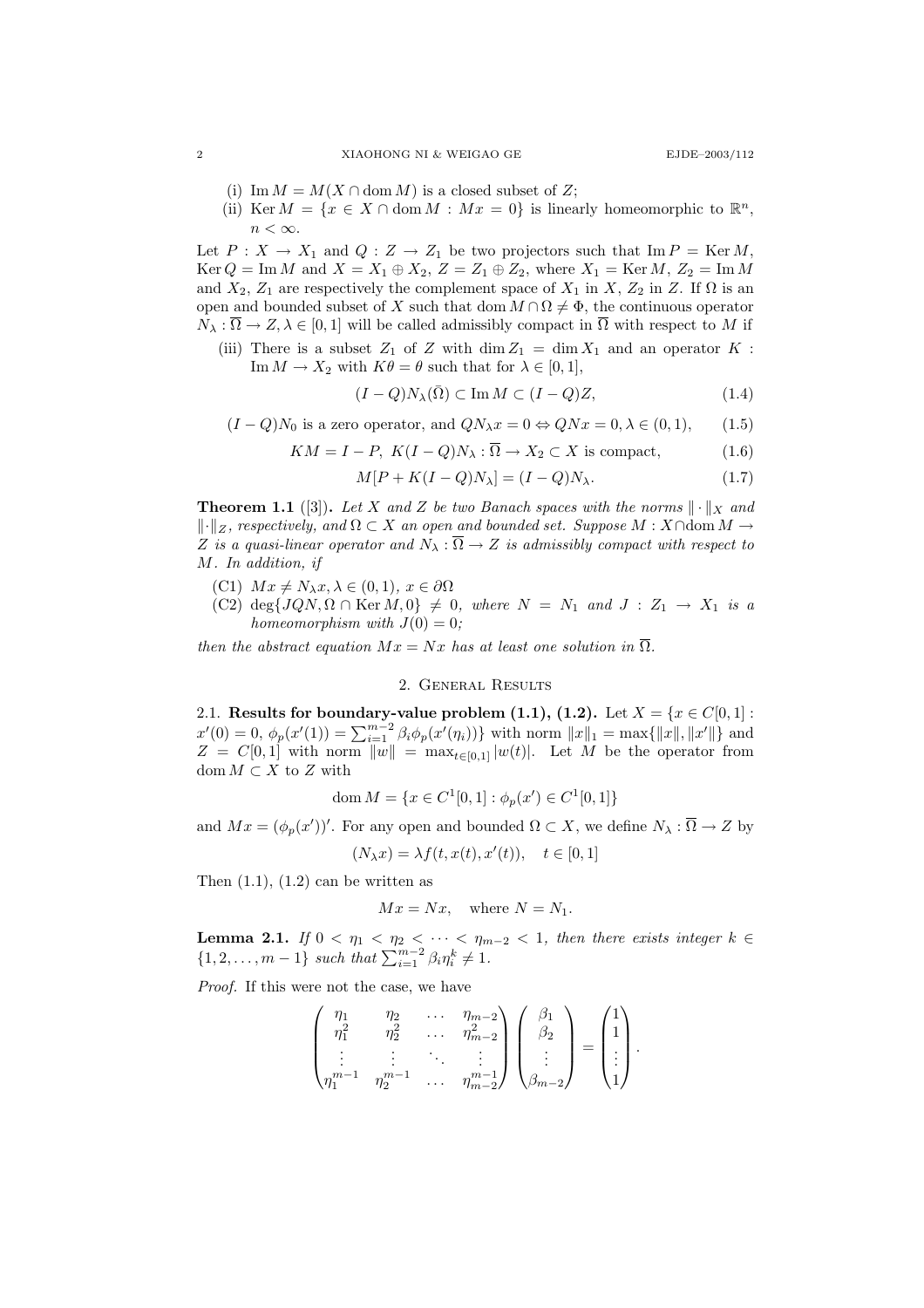This implies

$$
\begin{pmatrix} \eta_1 & \eta_2 & \dots & \eta_{m-2} & 1 \\ \eta_1^2 & \eta_2^2 & \dots & \eta_{m-2}^2 & 1 \\ \vdots & \vdots & \ddots & \vdots & \vdots \\ \eta_1^{m-1} & \eta_2^{m-1} & \dots & \eta_{m-2}^{m-1} & 1 \end{pmatrix} \begin{pmatrix} \beta_1 \\ \beta_2 \\ \vdots \\ \beta_{m-2} \\ -1 \end{pmatrix} = \begin{pmatrix} 0 \\ 0 \\ \vdots \\ 0 \\ 0 \end{pmatrix}.
$$

Putting

$$
A = \begin{pmatrix} \eta_1 & \eta_2 & \dots & \eta_{m-2} & 1 \\ \eta_1^2 & \eta_2^2 & \dots & \eta_{m-2}^2 & 1 \\ \vdots & \vdots & \ddots & \vdots & \vdots \\ \eta_1^{m-1} & \eta_2^{m-1} & \dots & \eta_{m-2}^{m-1} & 1 \end{pmatrix}
$$

we have

$$
\det A = \eta_1 \eta_2 \eta_{m-2} \begin{vmatrix} 1 & 1 & \dots & 1 & 1 \\ \eta_1 & \eta_2 & \dots & \eta_{m-2} & 1 \\ \vdots & \vdots & \ddots & \vdots & \vdots \\ \eta_1^{m-2} & \eta_2^{m-2} & \dots & \eta_{m-2}^{m-2} & 1 \end{vmatrix} \neq 0.
$$

Hence,  $(\beta_1, \beta_2, \ldots, \beta_{m-2}, -1)^T = (0, 0, \ldots, 0, 0)^T$ , which leads to a contradiction,  $-1 = 0.$ 

**Lemma 2.2.** If  $\sum_{i=1}^{m-2} \beta_i = 1$ , then the operator M : dom  $M \cap X \to Z$  is a quasilinear and  $N_{\lambda} : \Omega \to Z$  is admissibly compact in  $\Omega$  with respect to M.

*Proof.* Obviously,  $X_1 = \text{Ker } M = \{ x = A, A \in \mathbb{R} \}$  and

$$
Z_2 = \operatorname{Im} M = \{ y \in Z, \sum_{i=1}^{m-2} \int_{\eta_i}^{1} \beta_i y(s) ds = 0 \}.
$$

We have dim Ker  $M = 1 < \infty$  and  $M(X \cap \text{dom }M) \subset Z$  closed. Hence, M is a quasi-linear operator. Define projectors  $P: X \to X_1$  as  $Px = x(0)$  for all  $x \in X$ and  $Q:Z\rightarrow Z_1$  as

$$
Qy = \Big[\frac{k}{1 - \sum_{i=1}^{m-2} \beta_i \eta_i^k} \sum_{i=1}^{m-2} \beta_i \int_{\eta_i}^1 y(s) ds\Big] t^{k-1}, \quad \forall y \in Z.
$$

where  $Z_1$  is the complement space of  $Z_2$  in Z. (Indeed,  $Z_1 \cong \mathbb{R}$ ). Thus dim  $X_1 =$  $\dim Z_1 = 1.$ 

Taking  $K : \text{Im } M \to X_2$  as follows:

$$
K(I-Q)h(t) = \int_0^t \phi_p^{-1}\Big(\int_0^s ((I-Q)h(\tau)d\tau\Big)ds, \quad \forall h(t) \in Z.
$$

here  $X_2$  is the complement space of  $X_1$  in X. It is clear that  $K\theta = \theta$  and (1.4), (1.5) hold. For for all  $x \in X \cap \text{dom } M$ , we have

$$
M[P + K(I - Q)N_{\lambda}]x = (I - Q)N_{\lambda}x
$$

and

$$
K M x = K(I - Q) M x = \int_0^t \phi_p^{-1} \left( \int_0^s (\phi_p(x'(\tau)))' d\tau \right) ds = x(t) - x(0) = (I - P)x.
$$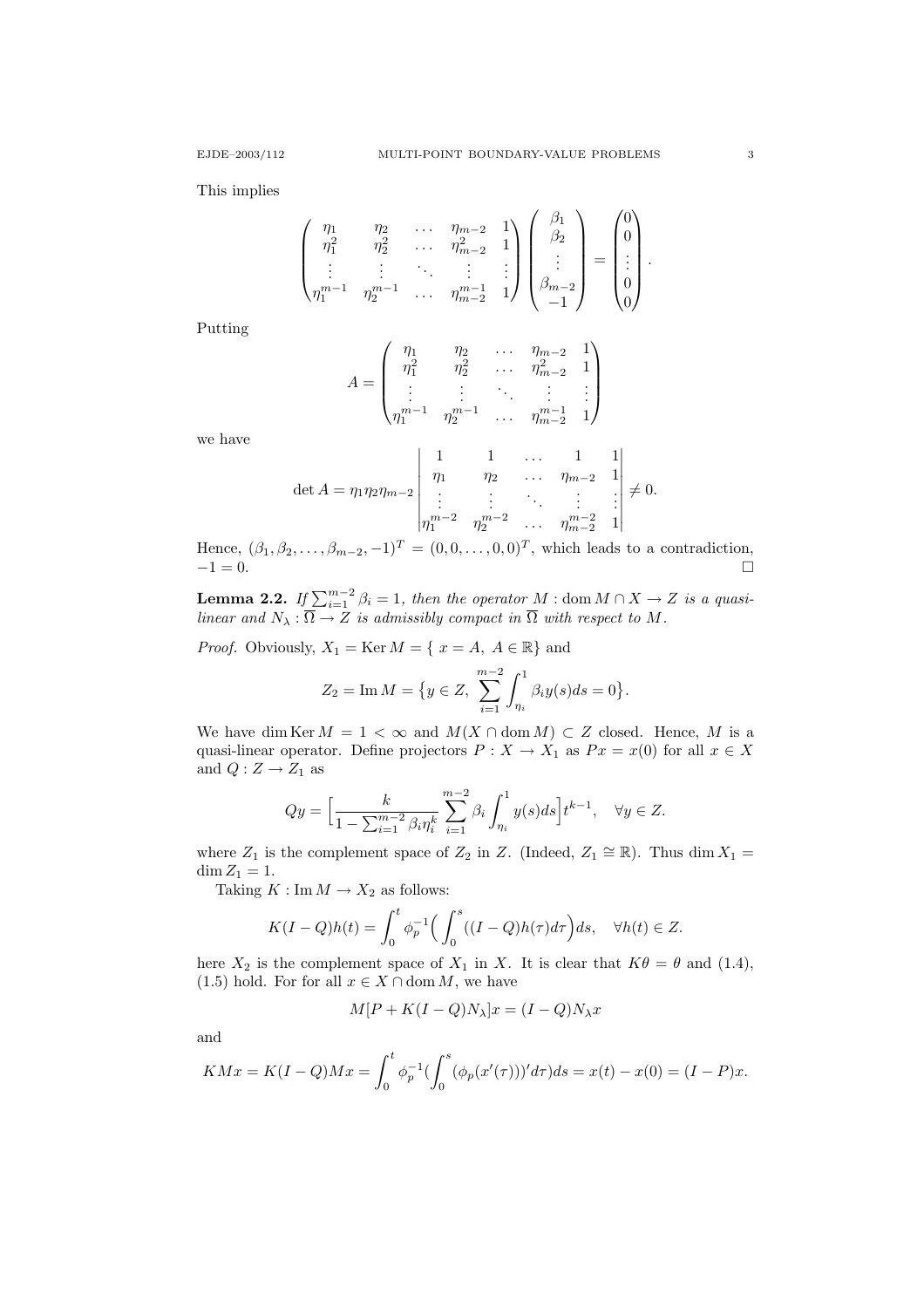For any open and bounded set  $\Omega \subset X, \lambda \in [0, 1]$ , by using the Ascoli-Arzela Theorem, we can prove that  $[K(I - Q)N_{\lambda}](\overline{\Omega})$  is relatively compact and continuous. This implies that (1.6), (1.7) are valid. Hence,  $N_{\lambda}$  is admissibly compact in  $\overline{\Omega}$  with respect to  $M$ .

For the next theorem we have the assumptions:

(H1) There exist functions  $a, b, r \in C([0, 1], [0, +\infty))$  such that for all  $(x, y) \in \mathbb{R}^2$ ,  $t \in [0, 1],$ 

 $|f(t, x, y)| \leq \phi_p[a(t)|x| + b(t)|y| + r(t)].$ 

(H2) There exists a constant  $C > 0$  such that for any  $x \in X$ , if  $|x(t)| > c$ , for all  $t \in [0, 1]$ , one has

$$
sgn(x(t))\sum_{i=2}^{m-2}\beta_i \int_{\eta_i}^1 f(t, x(t), x'(t))dt < 0
$$
\n(2.1)

or

$$
sgn(x(t))\sum_{i=2}^{m-2}\beta_i \int_{\eta_i}^1 f(t, x(t), x'(t))dt > 0
$$
\n(2.2)

**Theorem 2.3.** Suppose  $f : [0,1] \times \mathbb{R}^2 \to \mathbb{R}$  is a continuous function and  $0 < \eta_1 <$  $\eta_2 < \cdots < \eta_{m-2} < 1, \ \beta_i \in \mathbb{R}$  ( $1 \leq i \leq m-2$ ) are given. Under Assumptions (H1) and (H2), the boundary-value problem (1.1), (1.2) with  $\sum_{i=1}^{m-2} \beta_i = 1$  has at least one solution provided that  $||a|| + ||b|| < 1$ .

*Proof.* Set  $\Omega_1 = \{x \in X \cap \text{dom } M, Mx = N_\lambda x, \lambda \in (0,1)\},\$  then for  $x \in \Omega_1$ ,  $Mx = N_\lambda x$ . Thus, we have  $Nx \in \text{Im } M = \text{Ker } Q$  and

$$
\sum_{i=2}^{m-2} \beta_i \int_{\eta_i}^1 f(t, x(t), x'(t)) dt = 0.
$$

By (H2), there exists  $t_0 \in [0,1]$  such that  $|x(t_0)| \leq C$ . Hence, we have  $||x|| \leq C$  $C + ||x'||$ , in view of the relation  $x(t) = x(t_0) + \int_{t_0}^t x'(s)ds$ . At the same time,

$$
|x'(t)| \le \phi_p^{-1}(\|Nx\|) \le \|a\| \|x\| + \|b\| \|x'\| + \|r\|.
$$

Noticing  $||a|| + ||b|| < 1$ , we know the set  $\Omega_1$  is bounded. Let  $||x||_1 \leq C^*$  for all  $x \in \Omega_1$ .

If (2.1) holds, taking  $H(x, \lambda) = -\lambda Ix + (1 - \lambda)JQNx, \lambda \in [0, 1]$  and  $\Omega_2 = \{x \in \text{Ker }M, H(x, \lambda) = 0\},\$ 

where  $J: \text{Im } Q \to \text{Ker } M$  is a homomorphism such that  $J(At^{k-1}) = A$ , for all  $A \in \mathbb{R}$ . We claim that for any  $x \in \Omega_2$ ,  $||x||_1 \leq C$ . In fact, if this were not the case, there exist  $\lambda_0 \in [0,1]$  and  $|x_0| > C$  such that  $H(x_0, \lambda_0) = 0$ . Without loss of generality, suppose  $x_0 > C$  and  $\sum_{i=1}^{m-2} \beta_i \eta_i^k < 1$ . If  $\lambda_0 = 1$ , then  $x_0 = 0$  otherwise, it implies that

$$
0 \leq \lambda_0 x_0 = (1 - \lambda_0) \frac{k}{1 - \sum_{i=1}^{m-2} \beta_i \eta_i^k} \sum_{i=2}^{m-2} \beta_i \int_{\eta_i}^1 f(t, x_0, 0) dt < 0,
$$

which leads to a contradiction,  $0 < 0$ .

When (2.2) holds, putting  $H(x, \lambda) = \lambda Ix + (1-\lambda)JQNx$ . By a similar argument, we can obtain the same conclusion.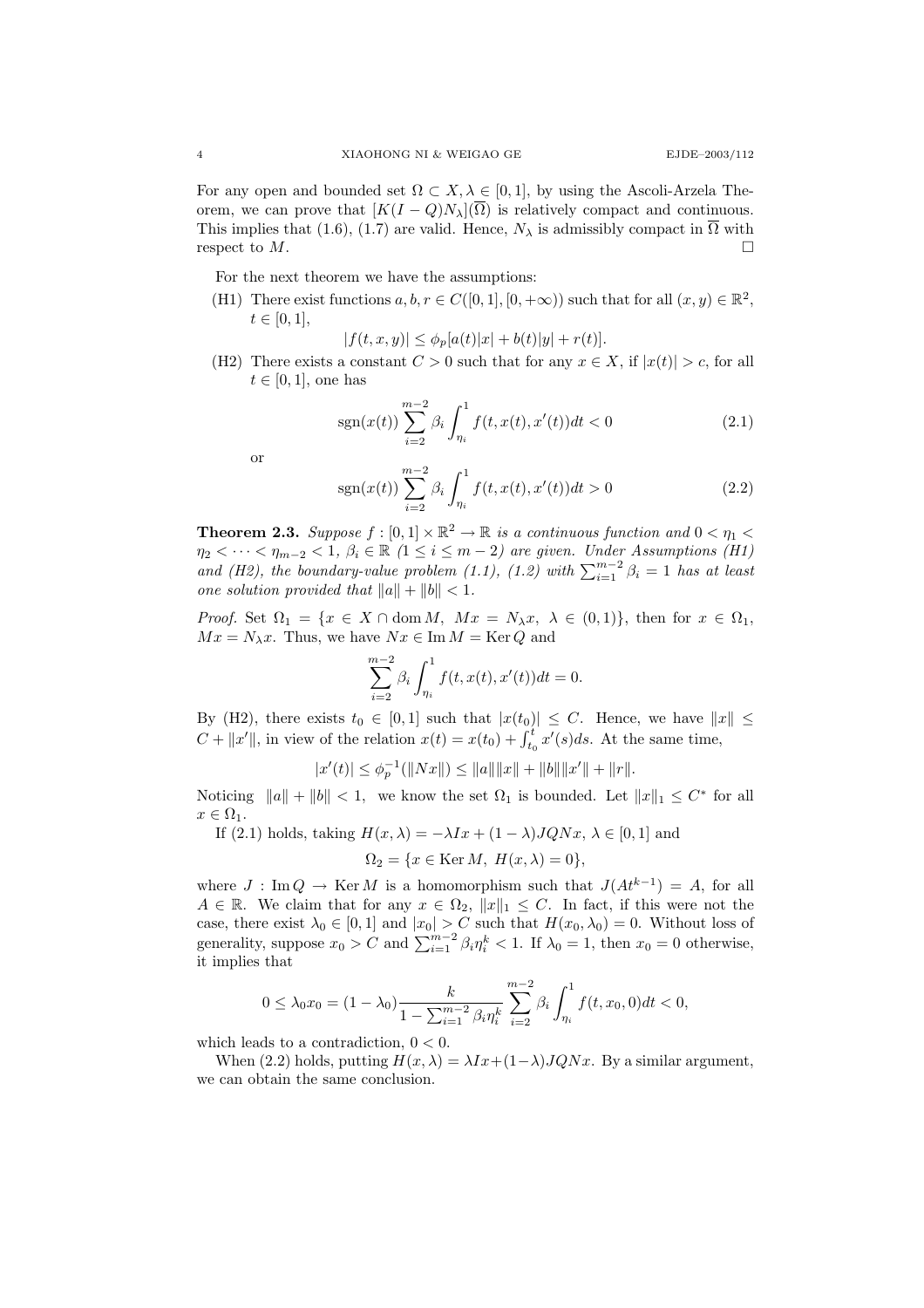Next, we shall prove that all conditions of Theorem 1.1 are satisfied. Let  $\Omega$  be an open bounded subset of X such that  $\bigcup^{2}$  $\bigcup_{i=1} \Omega_i \subset \Omega$ . Clearly, we have

$$
Mx \neq N_{\lambda}x, \quad \lambda \in (0,1), \ x \in \partial \Omega
$$

and

$$
H(x,\lambda) \neq 0, \quad \lambda \in [0,1], \ x \in \partial\Omega \cap \text{Ker } M.
$$

In view of the homotopy property of degree,

$$
\deg\{JQN, \Omega \cap \text{Ker }M, 0\} = \deg\{-I, \Omega \cap \text{Ker }M, 0\} = -1.
$$

Theorem 1.1 can be generalized to obtain the existence of at least one solution for (1.1), (1.2) with  $\sum_{i=2}^{m-2} \beta_i = 1$ .

2.2. Results for Problem (1.1), (1.3). Let  $X = \{x \in C[0,1]: \phi_p(x'(0)) =$  $\sum_{j=1}^{n-2} \alpha_j \phi_p(x'(\xi_j))$ ,  $x'(1) = 0$ . Z, M, dom M and  $N_\lambda$  be defined as above.

**Lemma 2.4.** If  $\sum_{j=1}^{n-2} \alpha_j = 1$  and  $\sum_{j=1}^{n-2} \alpha_j \xi_j \neq 0$  then operator M : dom  $M \cap X \to$ Z is a quasi-linear and  $N_{\lambda} : \Omega \to Z$  is admissibly compact in  $\Omega$  with respect to M.

Note that  $\text{Ker } M = \{x = A, A \in \mathbb{R}\}\$ and  $\text{Im } M = \{y \in Z, \sum_{j=1}^{n-2} \alpha_j \int_0^{\xi_j} y(s)ds =$ 0}. We define  $P: X \to X_1$ , and  $Q: Z \to Z_1$  as follows:

$$
(Px)(t) = x(0), \quad (Qy)(t) = \frac{1}{\sum_{j=1}^{n-2} \alpha_j \xi_j} \sum_{j=1}^{n-2} \alpha_j \int_0^{\xi_j} y(s) ds.
$$

Let  $K(I-Q)h(t) = -\int_0^t \phi_p^{-1} \left[ \int_s^1 ((I-Q)h(\tau)d\tau) d\tau \right] ds$ , for  $h(t) \in Z$ . Using the method in the proof of Lemma 2.2, we can show the theorem bellow. However, we need the assumption:

(H3) There exists a constant  $D > 0$  such that for all  $x \in X$ , if  $|x(t)| > D$  for some  $t \in [0, 1]$ , one has

$$
sgn(x(t))\sum_{j=1}^{n-2} \alpha_j \int_0^{\xi_j} f(t, x(t), x'(t))dt < 0
$$
\n(2.3)

or

$$
sgn(x(t))\sum_{j=1}^{n-2} \alpha_j \int_0^{\xi_j} f(t, x(t), x'(t))dt > 0
$$
\n(2.4)

**Theorem 2.5.** Suppose that  $f : [0,1] \times \mathbb{R}^2 \to \mathbb{R}$  is continuous,  $0 < \xi_1 < \xi_2 < \cdots <$  $\xi_{n-2} < 1$ , and  $\alpha_j \in \mathbb{R}$   $(1 \le j \le n-2)$  are given. Under Assumptions (H1), (H3), the boundary-value problem (1.1), (1.3) with  $\sum_{j=1}^{n-2} \alpha_j = 1$ ,  $\sum_{j=1}^{n-2} \alpha_j \xi_j \neq 0$  has at least one solution provided that  $||a|| + ||b|| < 1$ .

The proof of this theorem is similar to that of Theorem 2.3; therefore, we omit it here.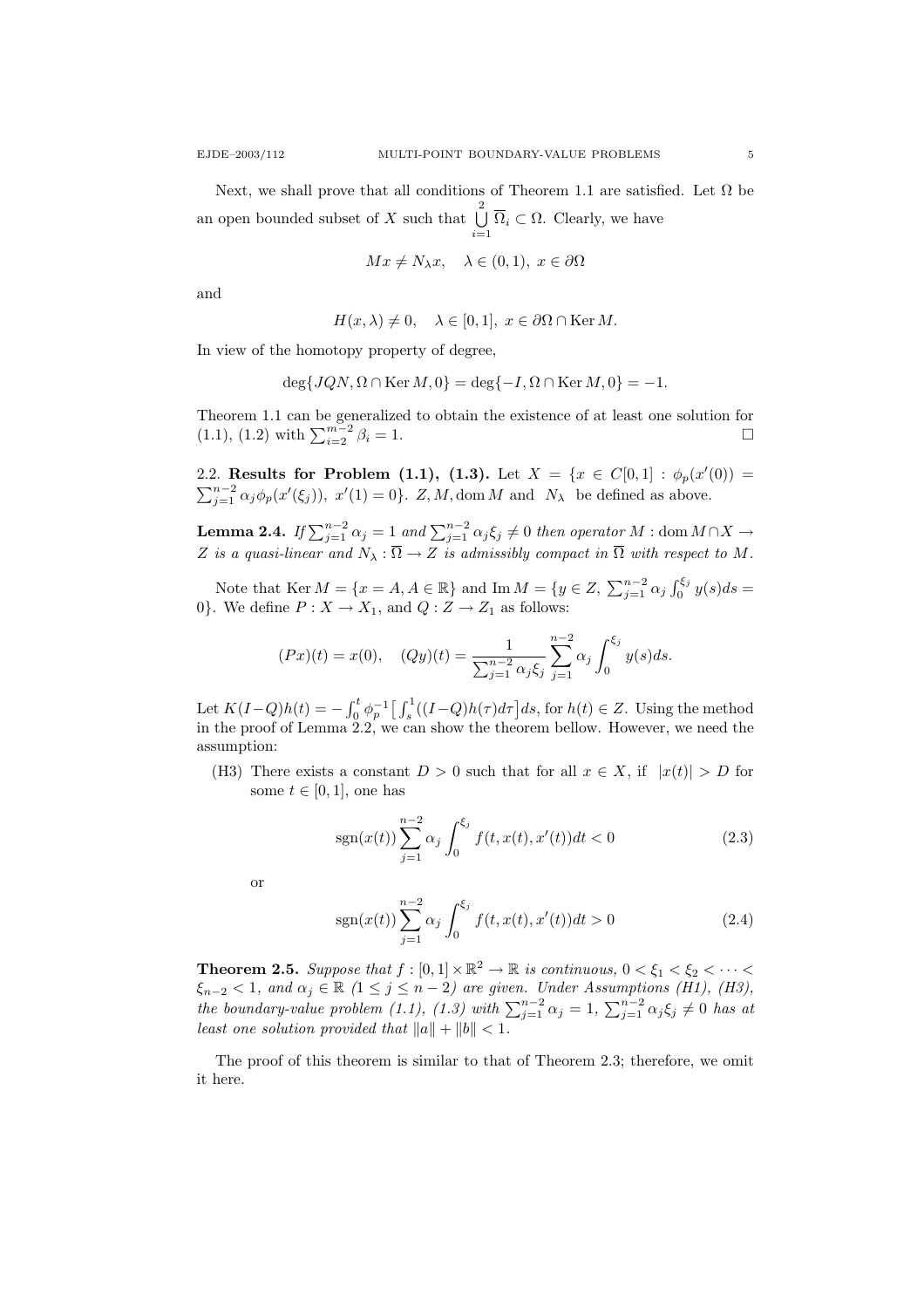#### 3. Examples

Example 3.1. Consider the boundary-value problem, at resonance,

 $($ 

$$
\phi_p(x'))' = \frac{1}{3}x + \frac{(\cos(x'))^2}{2(t+1)} - 3t^2, \quad t \in [0, 1]
$$
  

$$
x'(0) = 0, \quad \phi_p(x'(1)) = \sum_{i=1}^{m-2} \beta_i \phi_p(x'(\eta_i))
$$
 (3.1)

where  $p > 2$ ,  $0 < \eta_1 < \eta_2 < \cdots < \eta_{m-2} < 1$ ,  $\sum_{i=1}^{m-2} \beta_i = 1$ ,  $\sum_{i=1}^{m-2} \beta_i \eta_i \neq 1$  and  $\beta_i(1 \leq i \leq m-2) \geq 0.$ 

Let  $f(t, x, y) = \frac{1}{3}x + \frac{(\cos(x'))^2}{2(t+1)} - 3t^2$ , then  $|f(t, x, y)| \leq \frac{1}{3}|x| + \frac{1}{2}|y| + 3t^2 \leq$  $\phi_p(\frac{1}{3}|x| + \frac{1}{2}|y| + 3)$ . Clearly, there exists a constant  $C > 0$  such that if  $|x(t)| > C$ , for any  $t \in [0,1]$ , one has

$$
sgn(x(t))\sum_{i=2}^{m-2}\beta_i \int_{\eta_i}^1 f(t, x(t), x'(t))dt > 0.
$$

Applying Theorem 2.3, we obtain that (3.1) has at least one solution.

Example 3.2. Consider the boundary-value problem

$$
(\phi_p(x'))' = \frac{1}{4}x + \frac{1}{12}x\sin(x') + t
$$
  

$$
\phi_p(x'(0)) = 3\phi_p(x'(\frac{1}{4})) - 2\phi_p(x'(\frac{1}{2})), x'(1) = 0,
$$
 (3.2)

.

where  $p > 2$ ,  $\xi_1 = \frac{1}{4}$ ,  $\xi_2 = \frac{1}{2}$ ,  $\alpha_1 = 3$ ,  $\alpha_2 = -2$ . Taking  $f(t, x, y) = \frac{1}{4}x +$  $\frac{1}{12}x\sin(x')+t$ , then  $|f(t,x,y)| \leq \frac{1}{12}|x| + \frac{1}{4}|x| + 1 \leq \phi_p(\frac{1}{3}|x| + 1)$  and for any  $A \in \mathbb{R}$ ,

$$
3\int_0^{\frac{1}{4}} f(t, A, 0)dt - 2\int_0^{\frac{1}{2}} f(t, A, 0)dt = -\frac{A^3}{4} - \frac{5}{32}
$$

Hence, there exists a constant  $D > 0$  such that for  $t \in [0, 1]$ 

$$
\sum_{j=1}^{n-2} \alpha_j \int_0^{\xi_j} f(t, D, 0) dt < 0 < \sum_{j=1}^{n-2} \alpha_j \int_0^{\xi_j} f(t, -D, 0) dt.
$$

From Theorem 2.5, Problem (3.2) has at least one solution.

### **REFERENCES**

- [1] J. Bouchala, Resonance problems for p-laplacian, Math. Compu. Simulation, 61(2003), 599-604.
- [2] R. Gaines, J. Mawhin; Coincide degree and nonlinear differential equation, Springer-Verlag, Berlin, 1977.
- [3] W. G. Ge, J. L. Ren; An extension of Mawhin's continuation theorem and its application to boundary value problems with a p-laplacian, (preprint).
- [4] B. Liu, J. S. Yu; Solvability of multi-point boundary value problems at resonance (I), India. J. Pure. Math, 33(2002), 475-494.
- [5] B. Liu, Solvability of multi-point boundary value problem at resonance (II), Appl. Math. Compu, 136(2003), 353-377.
- [6] B. Liu, J. S. Yu; Solvability of multi-point boundary value problem at resonance (III), Appl. Math. Compu, 129(2002), 119-143.
- [7] R. Y. Ma, Multilicity results for a third order boundary value problem at resonance, Nonlinear Anal. Theo. Meth. Appl, 32(1998), 493-499.